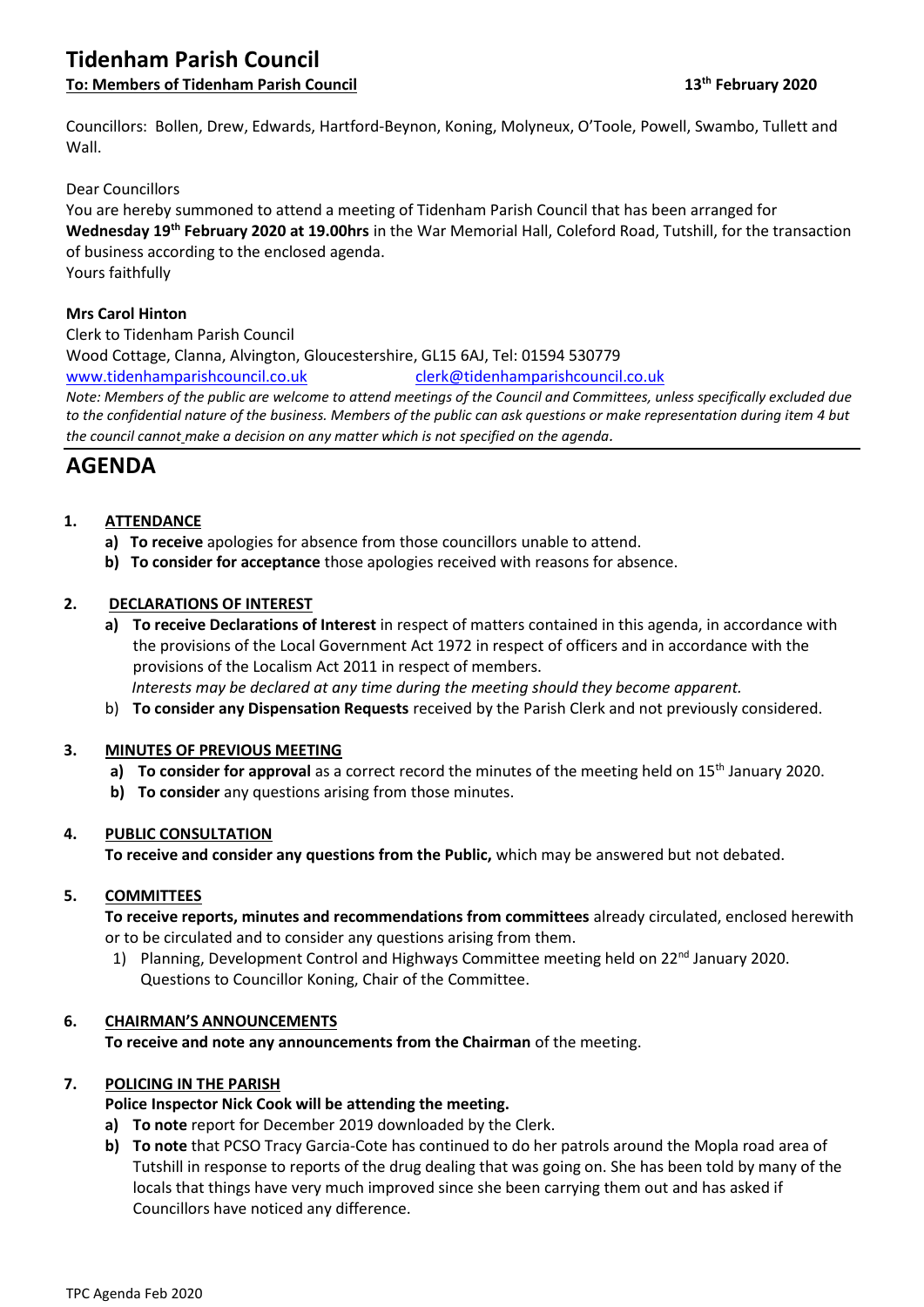**c) To note** the Community bus will be visiting on the following dates: 22<sup>nd</sup> March, 6<sup>th</sup> April, 6<sup>th</sup> May and 8<sup>th</sup> June 2020. I have been informed that the bus will be parked up in Tutshill at the usual place from 9am till 3pm and have asked why the bus will not be visiting Sedbury as it used to.

#### **8. PARISH CLERK'S REPORT**

**To receive and consider the Parish Clerk's Report** (copy attached). All items requiring the council to make a decision are specified separately on this agenda.

#### **9. FINANCE**

- **a) To approve payments** according to the Financial Statement for January 2020
- **b) To receive and approve the Financial Statement** for January 2020

#### **10. RESIGNATION OF COUNCILLOR BAYLISS**

To note resignation of Anita Bayliss on 23<sup>rd</sup> January 2020

#### **11. SARA AND WYEDEAN SCHOOL STUDENT COUNCIL REPRESENTATIVES**

- **a) To consider** appointment of Parish Council Representative to SARA
- **b) To consider** appointment of Parish Council representative to Wyedean School Student Council

#### **12. YOUTH ENGAGEMENT WORKING GROUP** *(see Clerk's Report item B)*

- **a) To note** report from the meeting of the Youth Engagement Working Group on 23<sup>rd</sup> January 2020
- **b) To consider** adoption of Youth Engagement Working Group Terms of Reference
- **c) To consider** appointment of 4 Councillors to Youth Engagement Working Group

#### **13. COMPLAINT PROCEDURE**

**To note** the District Monitoring Officer has confirmed that paragraph 7 in the adopted Complaints Procedure giving guidance on how complaints about a Councillor should be made is acceptable.

#### **14. PLANNING CONSULTATIONS**

**To note** Councillors Koning, Molyneux and Wall and the Clerk and Clerk's Assistant are meeting with Clive Reynolds on Tuesday 18th February.

## **15. SEDBURY SPACE ONE STOP CAFE** *(see Clerk's Report item C)*

**To consider** extending the Grant (see Tidenham Parish Council Grant Policy Terms and Conditions) awarded to Sedbury Space in June 2018 for £708 to enable an additional session at the Memory Café so that the remaining unused amount of £252 from the original grant may be used for a worker from Crossroads Care with Dementia expertise to attend the One Stop Cafe once a month.

#### **16. PARISH COUNCIL EMAIL ADDRESSES**

**To consider** payment of annual subscription charge for the Parish Council email addresses at a cost of £90 plus VAT (total cost £108.00)

## **17. PARISH ONLINE**

**To consider** renewal of subscription to Parish Online at a cost of £216.00 (no VAT)

# **18. GIGACLEAR WAYLEAVE AGREEMENT** *(see Clerk's Report item D)*

**To consider** Wayleave Agreement proposed by Gigaclear Ltd for land on the west side of Wyebank Road owned by the Parish Council

## **19. FUTURE MAJOR ROADWORKS – SEDBURY** *(see Clerk's Report item E)*

**To note** email and associated plans from John Ambrey (Roadspace Co-ordinator, Glos CC Highways) for major roadworks in Sedbury at the Beachley Road roundabout (Barratt Homes) and the whole of Sedbury for the replacement of gas mains and services by Wales and West Utilities.

# **20. VIREMENT OF FUNDS FROM GENERAL RESERVES** *(see Clerk's Report item F)*

**To consider** virement of funds from General Reserves of £15,000 to Staff Budget to cover increased staffing costs over the original budget during the 2019/2020 year.